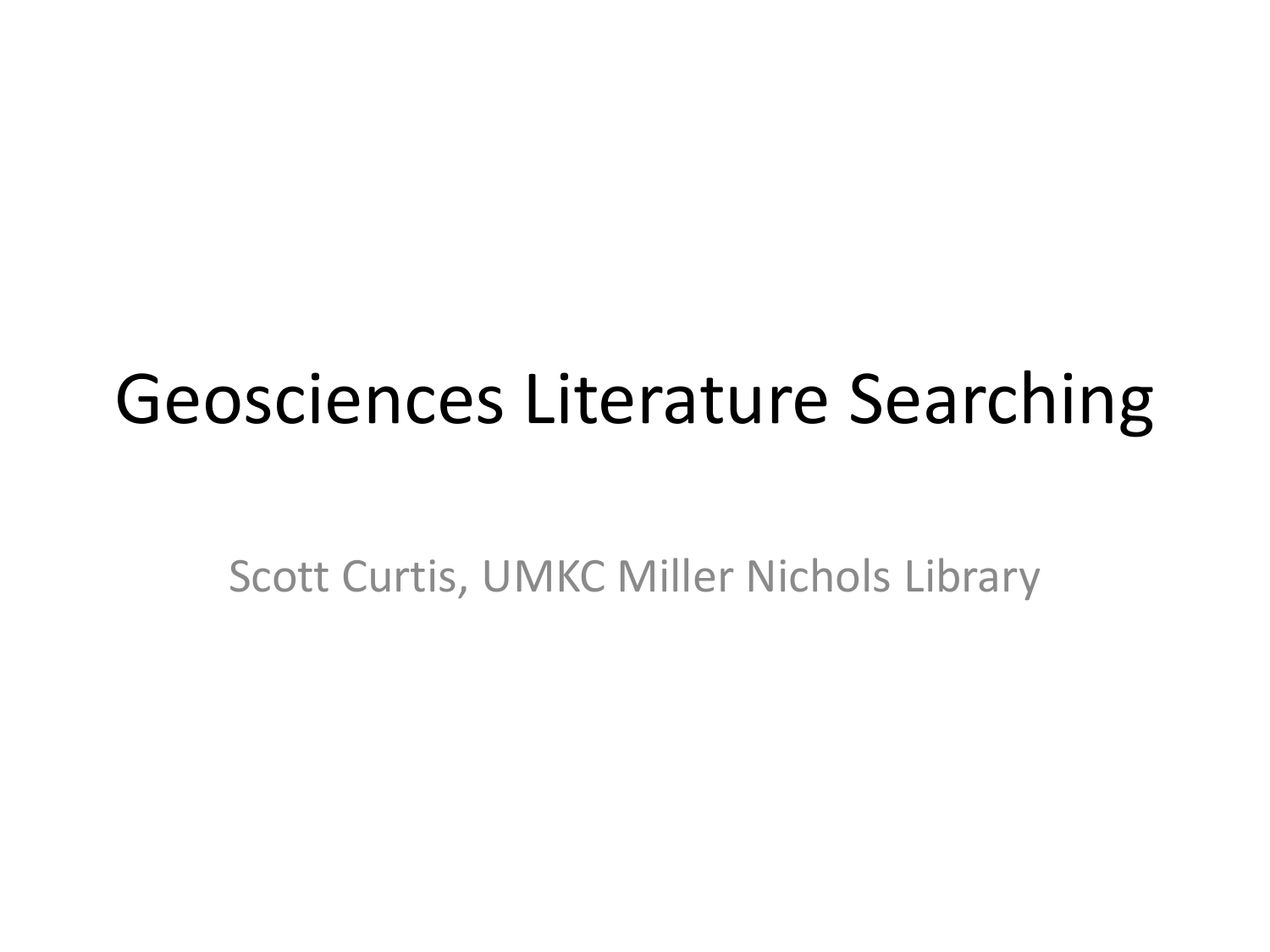### Step 1: [Know Your Librarian](http://library.umkc.edu/contact/Scott_Curtis)

I am your department's subject liaison at the library. [Contact me](http://library.umkc.edu/contact/Scott_Curtis) with any questions about doing research. I am happy to meet with you individually.

Today you will each receive my business card, with my phone and e-mail information.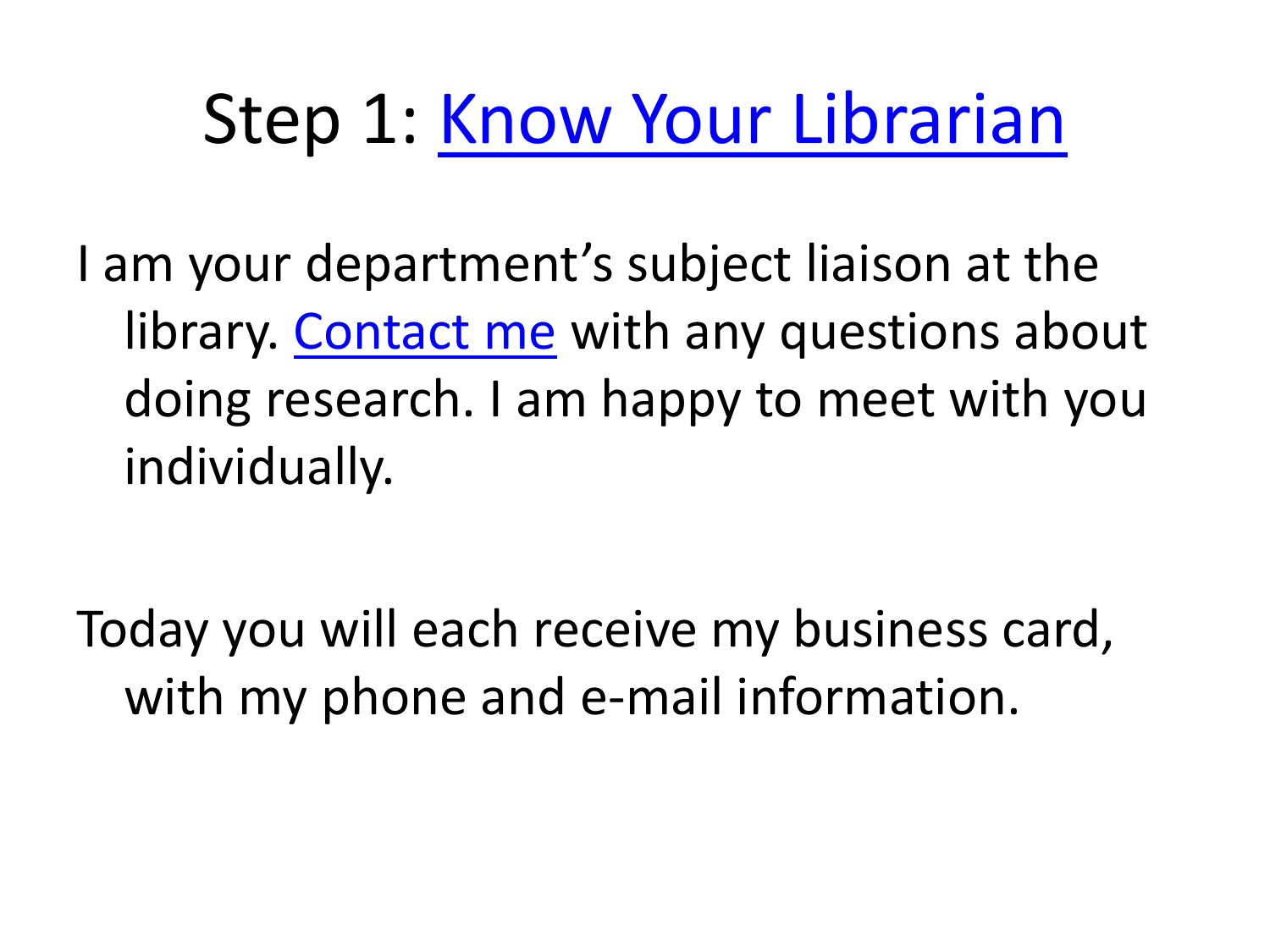## Step 2: Determine need

- Are you doing a thorough literature review or trying to find the latest research on a topic?
- Searching for "site remediation" is too broad if you are really interested in leaching rates of heavy metals in soil. Be specific.
- Planning and writing down a research statement before hitting the library resources saves time and frustration later.
- Questions? Talk with your professor, GAs, and [your librarian](http://library.umkc.edu/contact/Scott_Curtis)!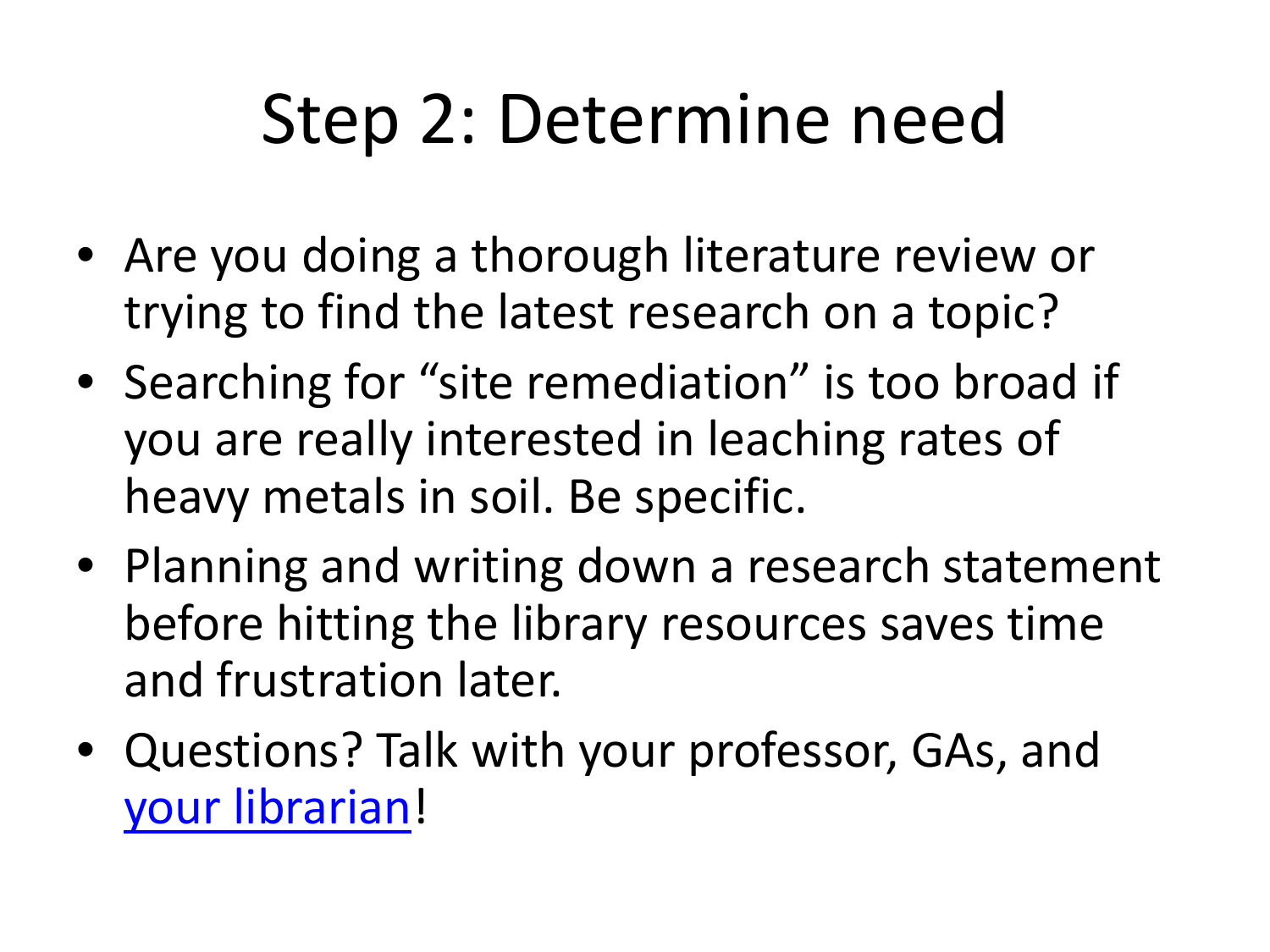## Step 3: Learn About Resources

- UMKC Librarians have created and maintain a [LibGuide for Geosciences.](http://libguides.library.umkc.edu/geo) This will introduce you to lots of possible resources.
- Many of these sources are:
	- Accurate
	- Authoritative
	- Academically focused
- Check sources individually for peer review!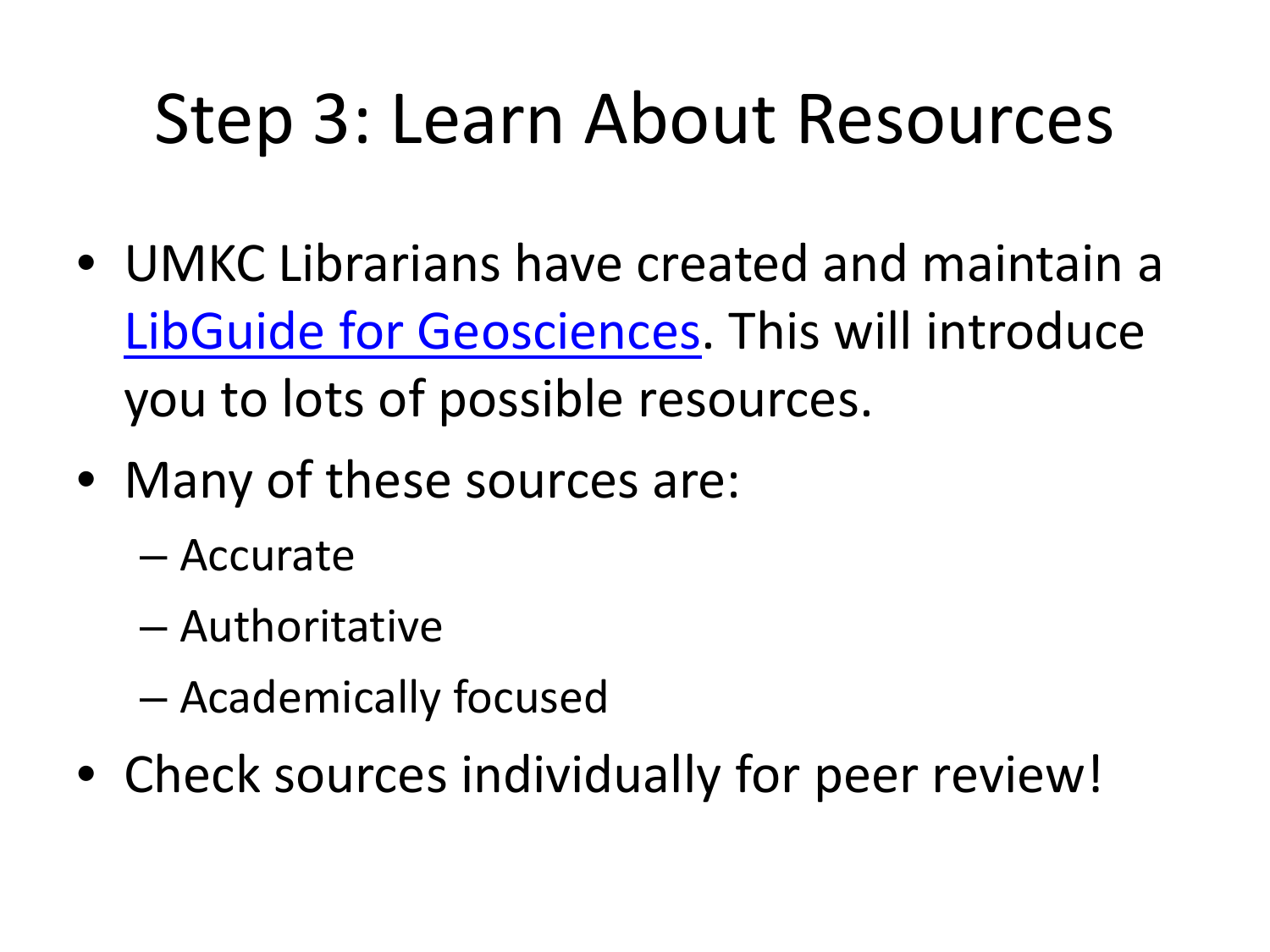#### Step 3: Learn About Resources, cont.

- Choose resources relevant to your area of research.
- Read the "About"-type information in the resource before searching. Know what type of information the search will return.
- Play constructively with the search interface: learn how to broaden and narrow searches before selecting resources!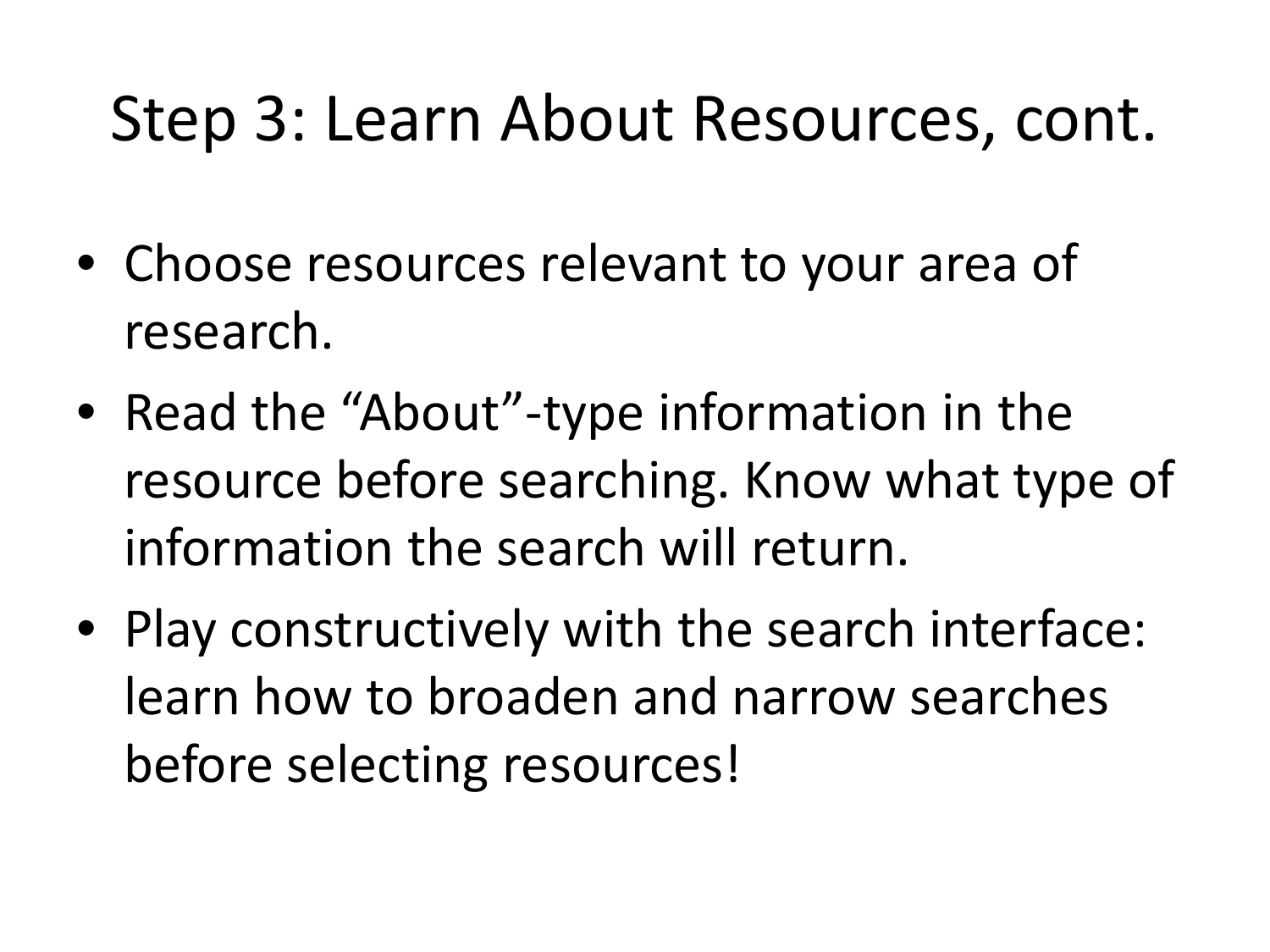#### Step 4: Don't believe everything you read!

- View resources using critical thinking skills
	- What [type of resource](http://library.umkc.edu/scholarly) is this?
	- Who is the author or authors?
	- Is this a "mainstream" result or "fringe science"?
	- Is the author trying to sell me (or persuade me of) something? Is there bias in the authors' point of view?
- Questions? [Ask your librarian](http://library.umkc.edu/contact/Scott_Curtis)!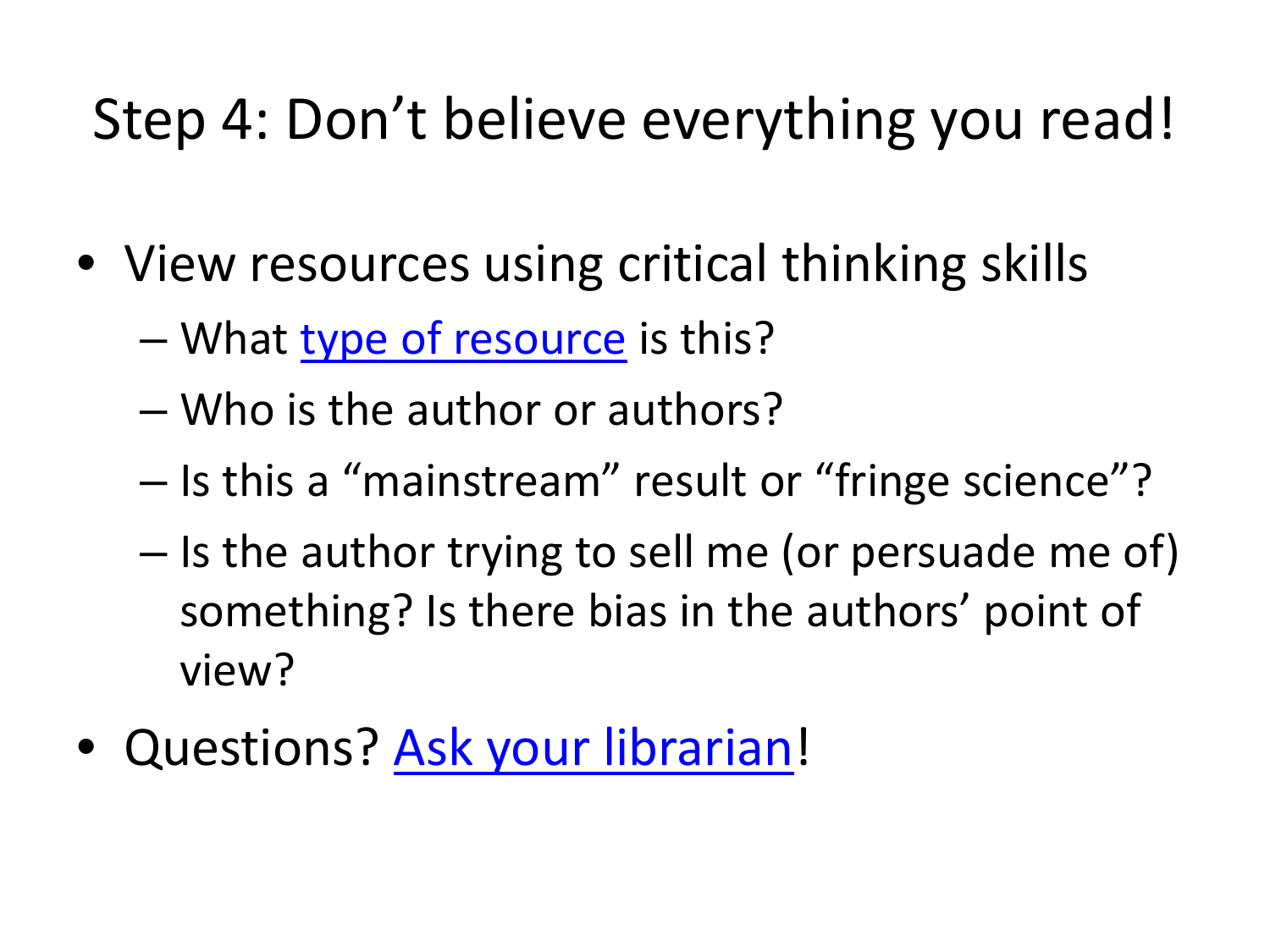# Google is great, Google is terrible!

- Google grommet design
	- Get 1.68 million results, with the first page entirely given over to company websites (.com)
- Use Compendex to search grommet design
	- Get 25 results, including "Advances in Environmental Protection of Electrical Interconnections," a conference paper
- What helps you more?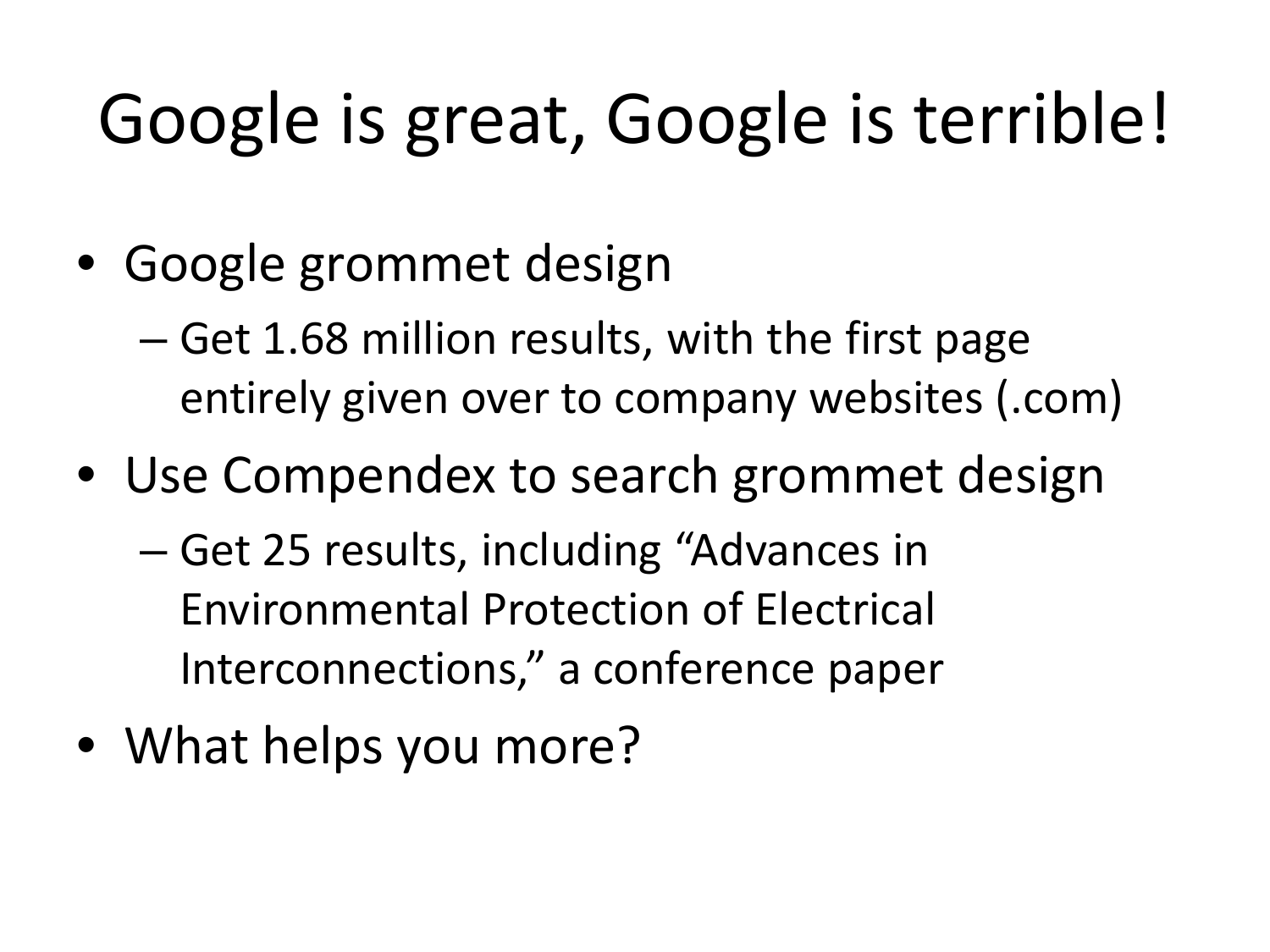## Step 5: Select Resources

- Read abstracts
- Make resource decisions that support your research statement
- Questions? Ask your professor, and GAs first about scholarly content, then [ask your](http://library.umkc.edu/contact/Scott_Curtis)  [librarian](http://library.umkc.edu/contact/Scott_Curtis).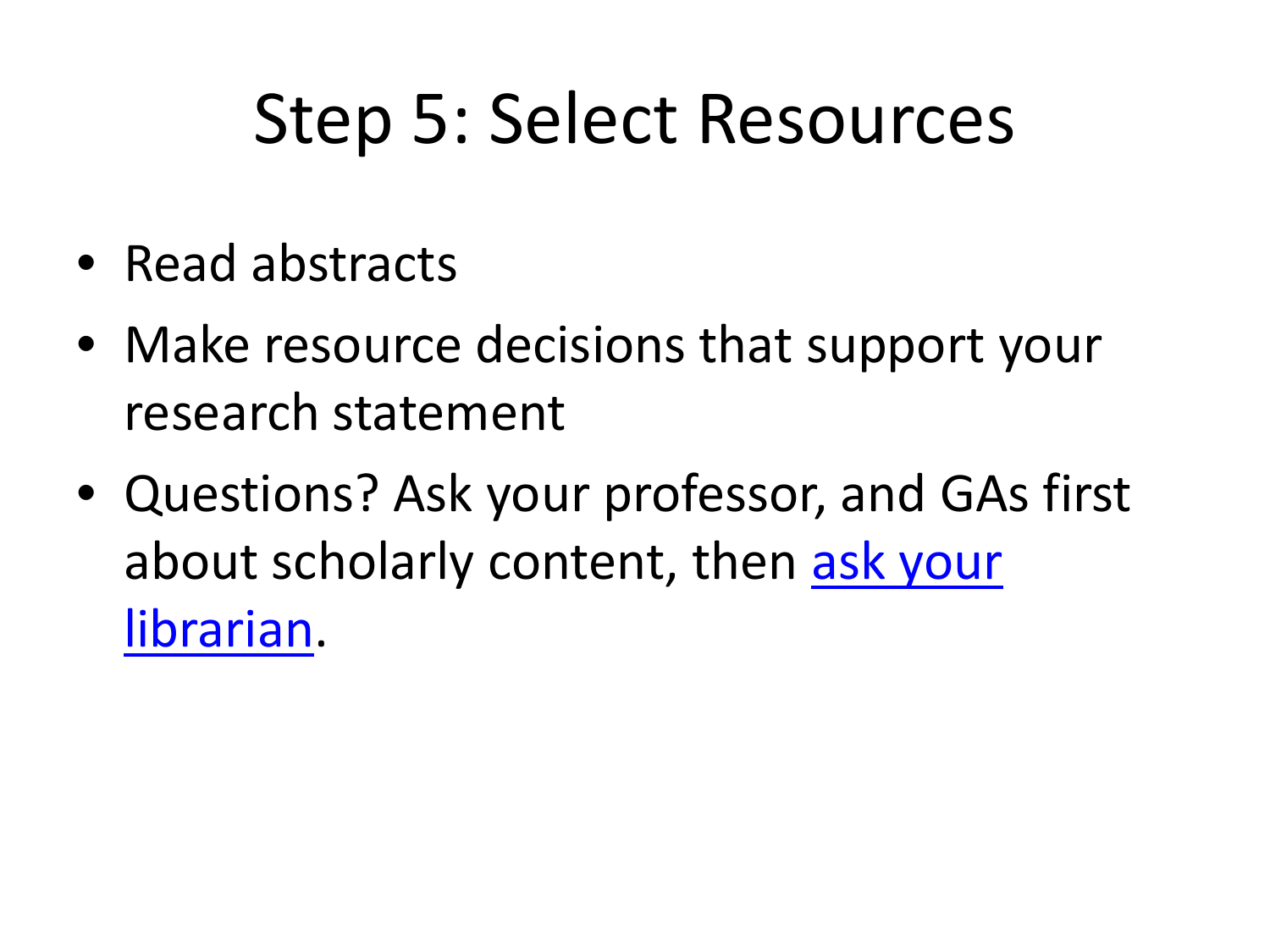# Step 6: Use Information Ethically!

- [Plagiarism](http://www.plagiarism.org/plag_article_what_is_plagiarism.html)
- [Copyright](http://libguides.library.umkc.edu/content.php?pid=31006)
	- Here's a [fun interactive tutorial](http://library.acadiau.ca/tutorials/plagiarism/) from Acadia University (Canada)
- Intellectual Property
- Questions? [Ask your librarian](http://library.umkc.edu/contact/Scott_Curtis)!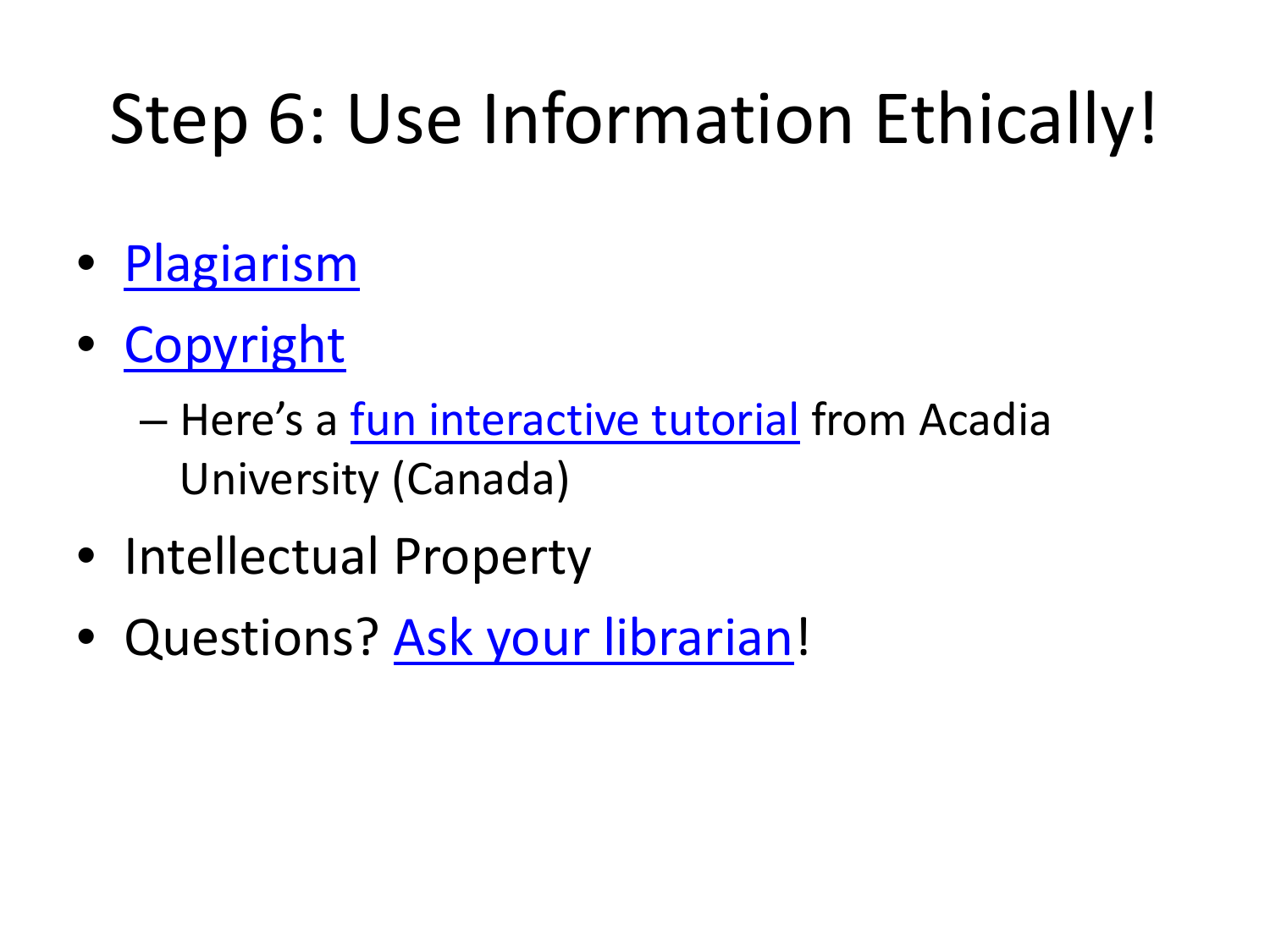# Are you information literate?

- 1. Can you determine the nature and scope of your search need?
- 2. Do you access information effectively and efficiently?
- 3. Can you evaluate information sources critically?
- 4. Can you use information effectively in your project?
- 5. Do you use information with ethical responsibility to other authors and copyright holders?

Congratulations!

(*source – American College & Research Libraries Standards for Information Literacy*)